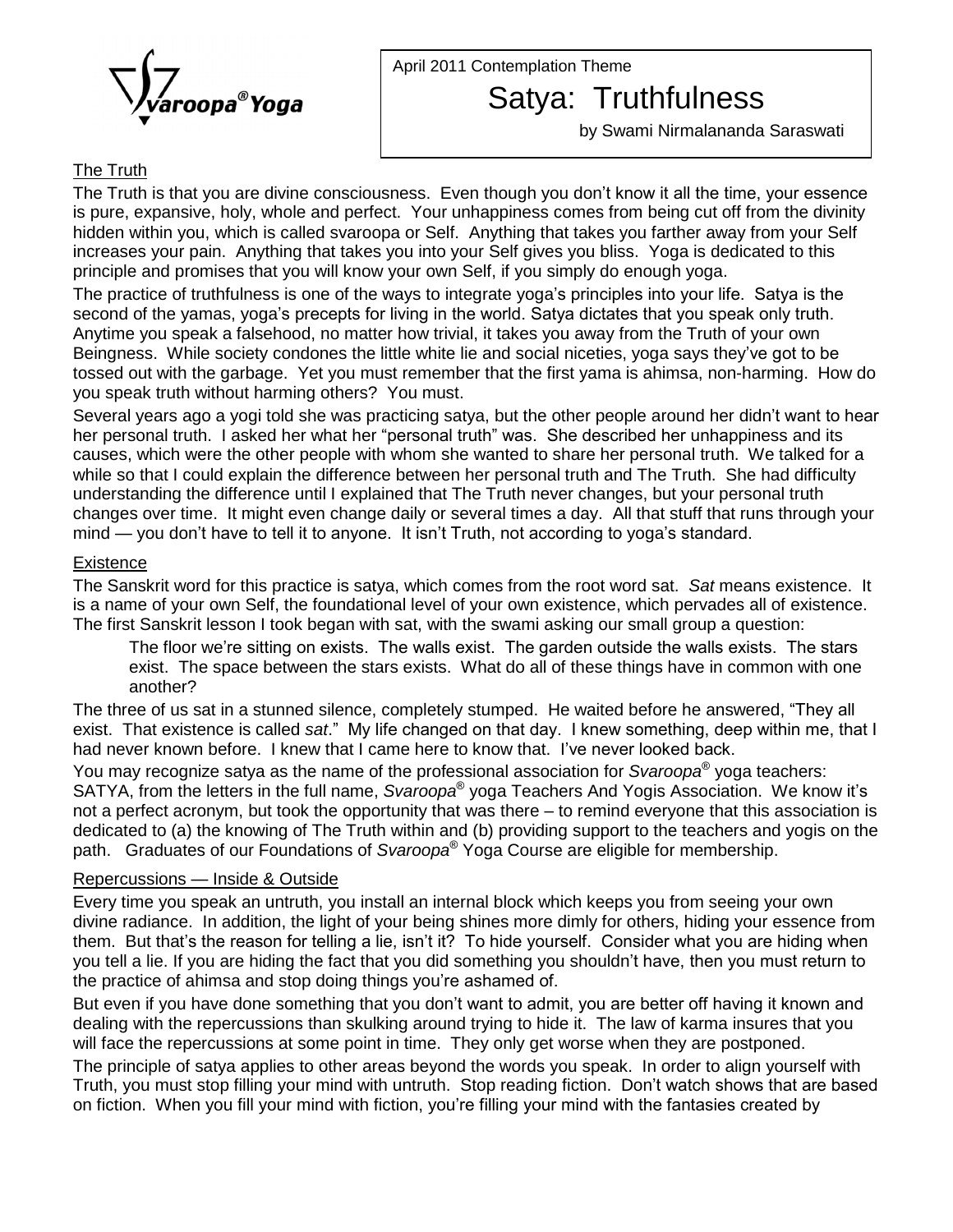someone else's mind. You have enough trouble with your own mind! You don't need to deal with the things their mind can conjure up as well!

You must stop adding to the mountain of internal blockages, so you must stop adding untruths into your mind. You can watch documentaries; you can read biographies; you can even watch reality television shows! Or of course you could do more yoga.

Patanjali gives a measuring stick to evaluate how well you are doing with satya:

Satya-pratishthaayaam kriyaa-phalaashrayatvam. - Yoga Sutras 2.36

All words and actions bear full fruit when the yogi is firmly established in truthfulness.

This means that everything you say comes true and everything you do works out as you intended. Your efforts all pay off. Instead of having to work at something for a long time, you attain instant results. If this is not a freeze-frame of your life, then you are telling too many lies.

### How You Deal with Others

I have seen many books on yoga philosophy explain that satya means you must stop lying to yourself. <u>How You Deal with Others</u><br>I have seen many books on yoga philosophy explain that satya means you must stop lying to yourself.<br>Unfortunately, none of the authors had Sanskrit names. The tradition of yoga is clear — satya I have seen many books on yoga philosophy explain that satya means you must stop lying to yourself.<br>Unfortunately, none of the authors had Sanskrit names. The tradition of yoga is clear — satya means you<br>stop lying to othe is delusion, and you'll be suffering from delusion until you're enlightened. The satya means you stop lying to others. Technically it's impossible to stop lying to yourself. This is because lying to yourself is delusion, a others.

What if telling the truth to someone would be *himsa*, harming? Life is complicated and relationships are even more complicated! So the answer is a little complicated as well:

- 1. Ask yourself about the words you want to say, are they true? Beyond personal truth, will these complicated! So the answer is a little complicated as well:<br>Ask yourself about the words you want to say, are they true? Beyond personal truth, will these<br>words take you and your friend toward The Truth? Maybe you don't ha 1. Ask yourself about the words you want to say, are they true? Beyond personal truth, will these<br>words take you and your friend toward The Truth? Maybe you don't have to say anything at all.<br>2. Remember what your mother t
- words take you and your friend toward The Truth? Maybe you don't have to say anything at all.<br>2. Remember what your mother taught you: if you can't say something nice, don't say anything at all. She was quite a yogi, wheth anything at all. You could even become a good listener. all. She was quite a yogi, whether she knew it or not. So, maybe you don't have to say<br>anything at all. You could even become a good listener.<br>3. Satya doesn't require that you tell the whole truth, only that the words you
- must not use words to mislead other people, because that is still a form of deception, but you Satya doesn't require that you tell the whole truth, only that the words you use are truthful. You<br>must not use words to mislead other people, because that is still a form of deception, but you<br>can tell a partial truth. An Figure 1.0 That is still a form of deception, but you<br>can tell a partial truth. An easy example is when someone asks, "How do you like my new hair<br>color?" Instead of saying that it looks terrible, you can say something lik that the a partial truth. An easy example is when some<br>color?" Instead of saying that it looks terrible, you ca<br>thought of you as a redhead. Congratulations!"

Yet there are times when you must intervene. You must tell the truth to someone you care about and it is for their highest benefit, but they won't like it. There are now professional interventions, where an organized family orgroup gathers for the purpose of getting a beloved to face their addiction or problem in a responsible and effective manner. The situation you are facing might not be so serious, but you could benefit from studying how the professionals handle it. They handle it with love.

Ahimsa, non-harming, is the first principle. All others come from it. If you perfect ahimsa, you will find yourself becoming truthful. Your truthfulness will lead to an ease and openness in your relationships with Ahimsa, non-harming, is the first principle. All others come from it. If you perfect ahimsa, you will find<br>yourself becoming truthful. Your truthfulness will lead to an ease and openness in your relationships with<br>others, openness with yourself.

# The Truth

When you practice satya, you are aligning yourself with The Truth inside yourself. To speak an untruth would be painful to yourself, because you could feel it cutting yourself off from your Self. To speak only truth is a way of uncovering the light of your own being, so that you may experience it more fully. Of course, it will shine into the world. Do more yoga.

Copyright © <sup>2011</sup>, S.T.C., Inc, All Rights Reserved; Please do not copy in any way without written permission. ÆÆ $\mathsf{SVAROOPA}^\circledast$  & EMBODYMENT $^\circledast$  are registered service marks of S.T.C., Inc and are used by permission.

To reach Swamiji or to get more information about *Svaroopa* yoga, contact: Master Yoga Foundation Website: [www.svaroopayoga.org](http://www.svaroopayoga.org) • Email: [info@masteryoga.org](mailto:info@masteryoga.org)